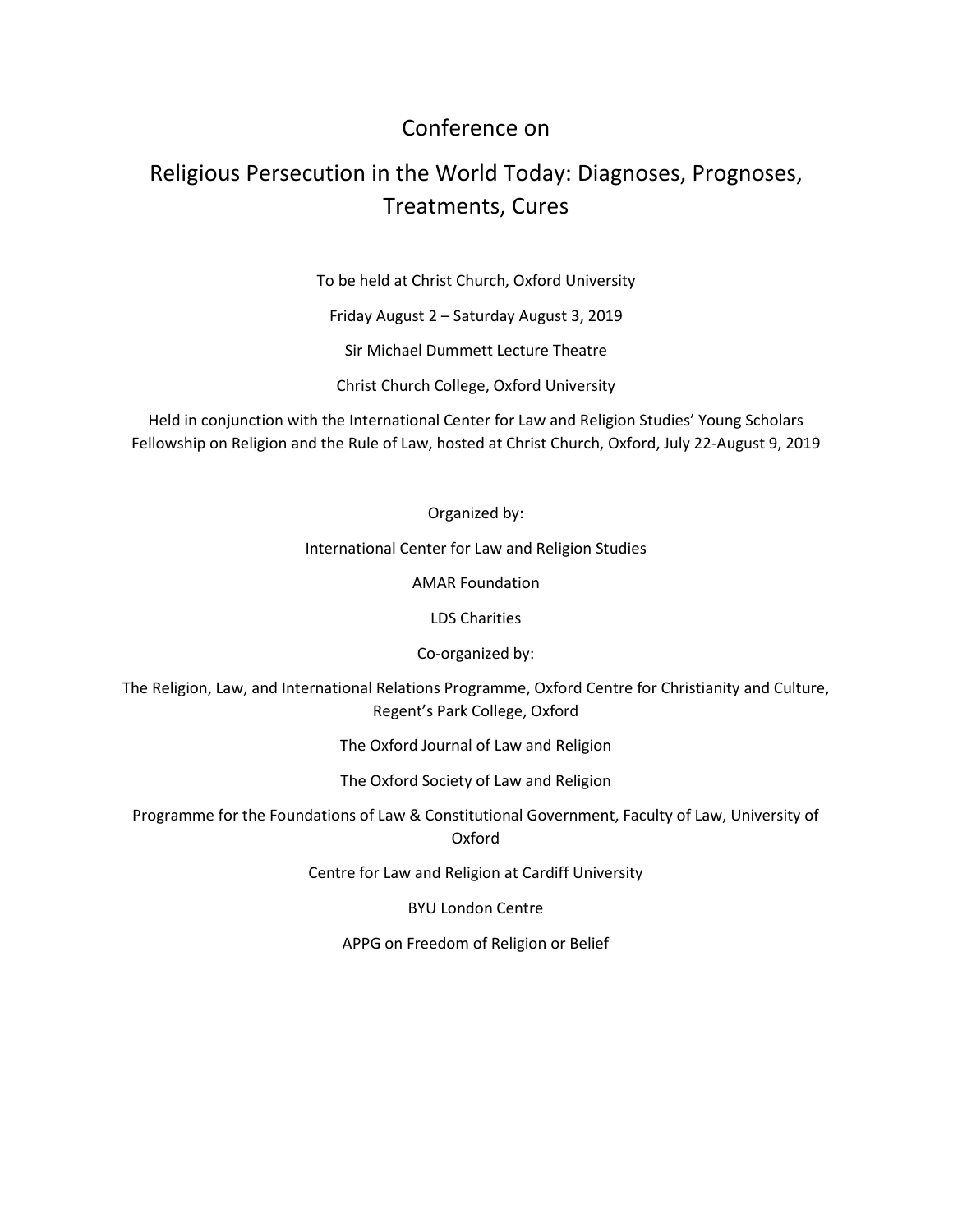This Conference focuses on the contemporary phenomenon of religious persecution, with a particular emphasis on better understanding how to diagnosis the causes of religious persecution in the world today, to reflect upon the diagnoses of how the persecution phenomena can be ameliorated, what the treatments are to help address crises of persecution, and what the long-term cures are for religious and other forms of persecution in the world today. The goal of the conference is to present working papers that can be developed into a book that will create a roadmap to help persecuted groups traverse the terrain from persecution to inclusion.

Nearly 75 years after the end of World War II, and 70 years after the adoption of the Universal Declaration of Human Rights, in many parts of the world there are severe instances of religious persecution – not just discrimination, marginalisation or hostility, but mass atrocities, including murder, torture, bodily harm, rape and sexual violence, slavery and forced labor, forced displacement, forced conversion, and atrocities that may be classified as crimes against humanity, war crimes or even genocide. The Universal Declaration of Human Rights collectively resolved "never again" in response to the horrors of the Holocaust, but we find ourselves once again facing serious cases of religious persecution that cannot be neglected. This in spite of the fact that communication is better than it has ever been, with ease of transportation better than it has ever been, diaspora able to communicate easily with local communities, social media that has democratized the ability to shine a spotlight on problems – factors that it seems should mitigate persecution. And yet, we see examples of persecution in various places in the world: Amadis in Pakistan; Yazidis in Iraq; Rohingyas in Myanmar; Baha'is in Iran and Yemen; Christians in many parts of the Middle East; Uighurs and Tibetan Buddhists (among others) in China; Christians and Muslims in India; and resurgent anti-Semitism in France and other parts of Europe – to name a few.

This Conference aims to achieve a better understanding of why this is happening now, and what can be done to help minority groups traverse the terrain from persecution to inclusion.

The first day will be devoted to these questions: Why do we see such persecution today? What are the factors, large and small, that contribute to persecution today? How do we diagnose the contemporary phenomena of religious persecution?

The second day will be devoted to questions of prognosis, treatments, and cures. What is the prognosis, and what are the treatments and cures for religious persecution? What are the factors that make the journey from persecution to inclusion possible, including what needs to be done by the international community to effectively address the issue of religious persecution and how processes of inclusion can help ensure the future of persecuted communities?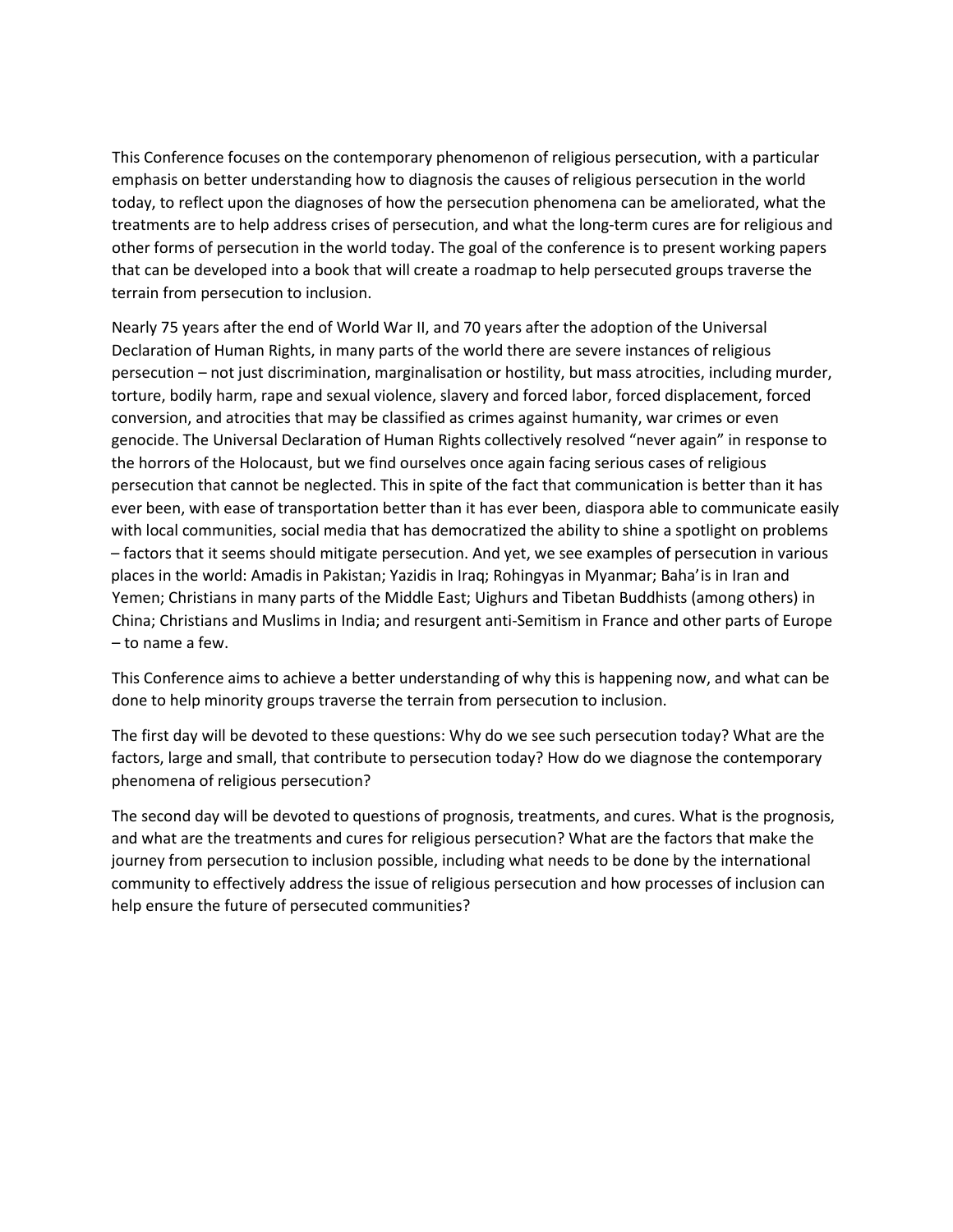**Friday, August 2, 2019**

| $7:30 - 9:00$ am   | <b>Breakfast (Christ Church Dining Hall)</b>                                                                                                                                                                                |
|--------------------|-----------------------------------------------------------------------------------------------------------------------------------------------------------------------------------------------------------------------------|
| 8:30-9:00 am       | Registration                                                                                                                                                                                                                |
| 9:00-9:30 am       | <b>Welcome and Introduction</b>                                                                                                                                                                                             |
|                    | Brett G. Scharffs, Director, International Center for Law and Religion Studies,<br>Brigham Young University Law School                                                                                                      |
|                    | Lt Col (Ret'd) Andrew Methven, Chief of Staff, AMAR Foundation                                                                                                                                                              |
| 9:30-10:15 am      | <b>Keynote Speech</b>                                                                                                                                                                                                       |
|                    | The Baroness Nicholson of Winterbourne, Member of the House of Lords;<br>Chairman, AMAR International Charitable Foundation                                                                                                 |
|                    | Introduced by: Lt Col (Ret'd) Andrew Methven, Chief of Staff, AMAR<br><b>International Charitable Foundation</b>                                                                                                            |
| $10:15$ am         | <b>Group Photo</b>                                                                                                                                                                                                          |
| 10:15-10:45 am     | <b>Coffee break</b>                                                                                                                                                                                                         |
| 10:45 am -12:45 pm | Panel One: Diagnosing the Causes of Religious Persecution in the World Today                                                                                                                                                |
|                    | Moderator<br>W. Cole Durham, Jr., Founding Director, International Center for Law and<br>Religion Studies, J. Reuben Clark Law School, Brigham Young University                                                             |
|                    | Speakers<br>Rabbi Yaron Catane, Researcher; PhD Candidate, Bar Ilan University Law School,<br>"Religious Perspectives on Religious Persecution: The Cause and The Cure"                                                     |
|                    | Mark Hill, Honorary Professor, Centre for Law and Religion, Cardiff University;<br>Extraordinary Professor, University of Pretoria, "The Development and<br>Deployment of a Consistent Definition of Religious Persecution" |
|                    | Joseph David, Associate Professor of Law, Sapir Academic College, "Religious<br>Identity as a Basis for Deciding Cases of Religious Persecution."                                                                           |
|                    | Responders<br>Sir Charles Hoare Bt., Independent Consultant, Centre on Religion and Global<br><b>Affairs</b>                                                                                                                |
|                    | Greg Mitchell, Managing Co-Chair, International Religious Freedom Roundtable,<br>Washington, D.C.                                                                                                                           |
|                    | Rodrigo Vitorino Souza Alves, Professor, Law Faculty, Universidade Federal de<br>Uberlândia; Director, Brazilian Center of Studies in Law and Religion                                                                      |
|                    | Q&A and discussion                                                                                                                                                                                                          |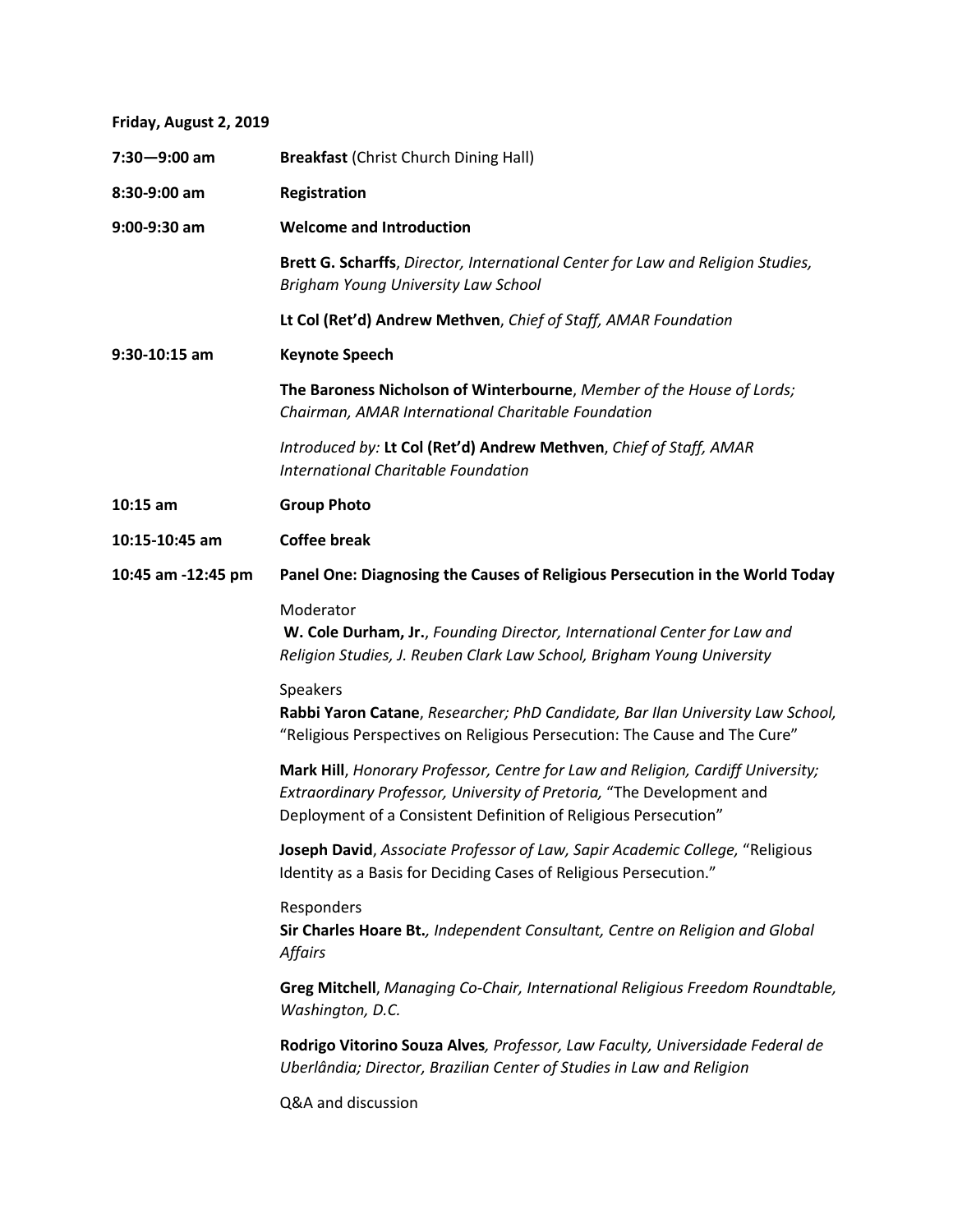| 12:45-2:00 pm            | Lunch (Christ Church Dining Hall)                                                                                                                                                                                      |  |
|--------------------------|------------------------------------------------------------------------------------------------------------------------------------------------------------------------------------------------------------------------|--|
| 2:00-4:30 pm             | Panel Two: From Diagnosis to Prognosis, Treatment, and Cures                                                                                                                                                           |  |
|                          | Moderator<br>Kristina Arriaga, Vice-Chair, US Commission on International Religious Freedom<br>(USCIRF)                                                                                                                |  |
|                          | Speakers<br>Fiona Bruce, Member of Parliament for Congleton, "A View from the House of<br>Commons"                                                                                                                     |  |
|                          | Nazila Ghanea, Associate Professor in International Human Rights Law,<br>University of Oxford; Associate Director, Oxford Human Rights Hub and Fellow of<br>Kellogg College, Oxford, "Causes of Religious Persecution" |  |
|                          | Renata Uitz, Chair, Comparative Constitutional Law Program, Department of<br>Legal Studies, Central European University, "Persecution Narratives as Identity<br>Claims: A Closer Look at Europe"                       |  |
|                          | Sohail Wahedi, PhD Candidate, Erasmus School of Law, "Islamophobia"                                                                                                                                                    |  |
|                          | Lev Simkin, Professor of Law, Russian State Academy of Intellectual Property,<br>Moscow, "Persecution of Religious Minorities"                                                                                         |  |
|                          | Dmytro Vovk, Director of the Center for Rule of Law and Religion Studies,<br>Yaroslav the Wise National Law University, "Religious Persecutions in Crimea<br>and Donbas during the Russian-Ukrainian Conflict"         |  |
|                          | Responder<br>Maksym Vasin, Executive Director, Institute for Religious Freedom                                                                                                                                         |  |
|                          | Q&A and discussion                                                                                                                                                                                                     |  |
| 4:30-6:30 pm             | <b>Break</b>                                                                                                                                                                                                           |  |
| 6:30 pm                  | Dinner for conference participants (Oxford area restaurant near Christ Church)                                                                                                                                         |  |
| Saturday, August 3, 2019 |                                                                                                                                                                                                                        |  |
| $7:30 - 9:00$ am         | <b>Breakfast (Christ Church Dining Hall)</b>                                                                                                                                                                           |  |
| 10:00 am-12:00 noon      | <b>Panel Three: Treatments</b>                                                                                                                                                                                         |  |
|                          | Moderator<br>Paul Kerry, Visiting Fellow, University of Oxford; Associate Professor of History,<br><b>Brigham Young University</b>                                                                                     |  |
|                          | Speakers<br>Brett G. Scharffs, Director, International Center for Law and Religion Studies,<br>Brigham Young University Law School, "The Causes of and Solutions to Religious<br>Persecution"                          |  |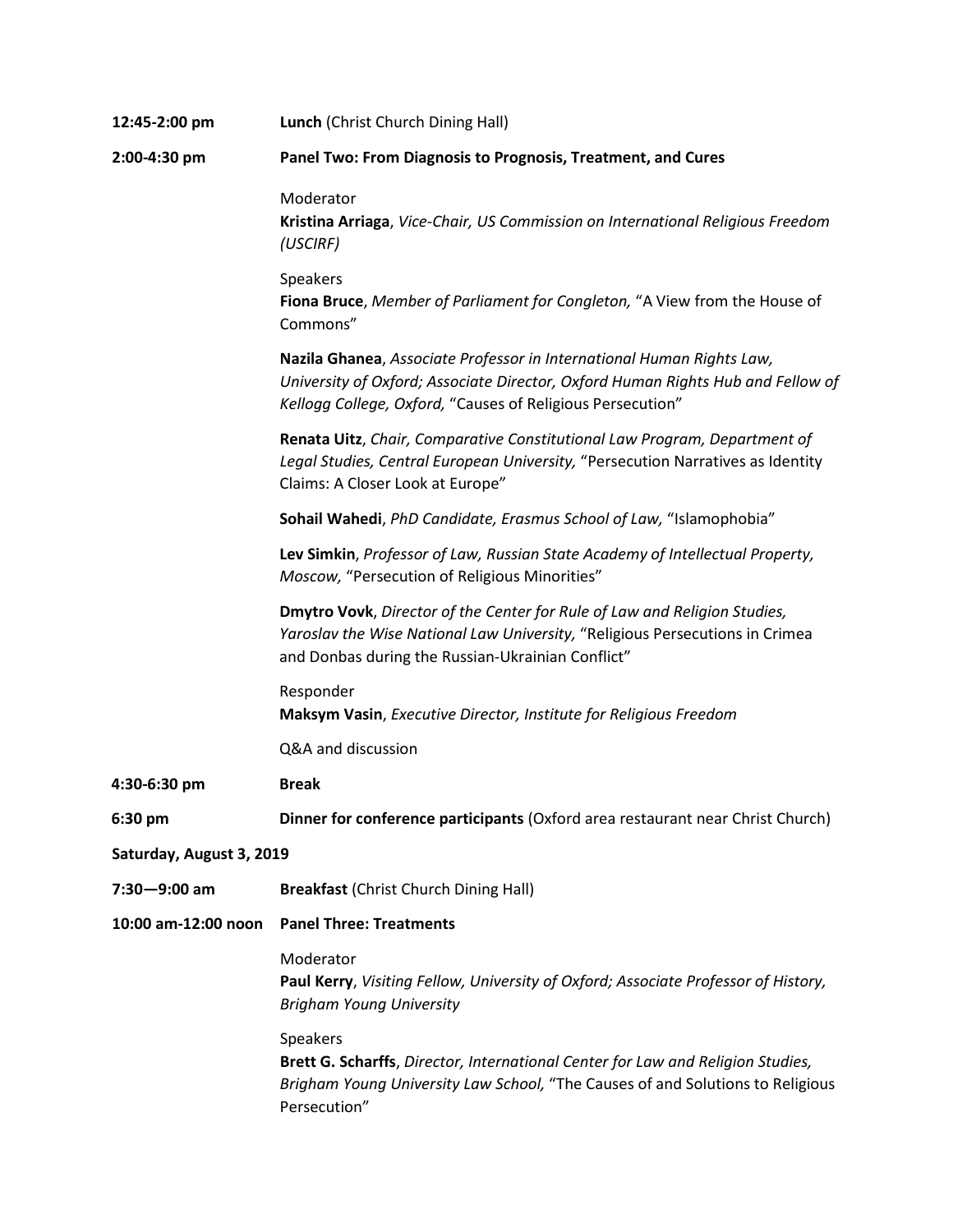|                    | Stephanie Barclay, Associate Professor, J. Reuben Clark Law School, Brigham<br>Young University, "Religious Exemptions: A Treatment for Religious Persecution"                                                                                                                                    |
|--------------------|---------------------------------------------------------------------------------------------------------------------------------------------------------------------------------------------------------------------------------------------------------------------------------------------------|
|                    | Rt Revd Dr Alastair Redfern, Chairman of the Clewer Initiative, "Working Within<br>Communities to Create Resilience."                                                                                                                                                                             |
|                    | Responders<br>Lt Col (Ret'd) Andrew Methven, Chief of Staff, AMAR International Charitable<br>Foundation                                                                                                                                                                                          |
|                    | Revd Dr Andrew Teal, Chaplain, Fellow, and Lecturer in Theology, Pembroke<br>College, Oxford                                                                                                                                                                                                      |
|                    | <b>Q&amp;A and discussion</b>                                                                                                                                                                                                                                                                     |
| 12:00 noon-1:00 pm | <b>Box Lunches (Michael Dummett Lecture Theatre)</b>                                                                                                                                                                                                                                              |
| 1:00-3:00 pm       | <b>Panel Four: Long-Term Cures</b>                                                                                                                                                                                                                                                                |
|                    | Moderator<br>Brett G. Scharffs, Director, International Center for Law and Religion Studies,<br>Brigham Young University Law School, "The Causes of and Solutions to Religious<br>Persecution"                                                                                                    |
|                    | Speakers<br>Ewelina Ochab, Legal Researcher; Author of Never Again: Legal Responses to a<br>Broken Promise in the Middle East, "Building Infrastructure at the U.N. for a<br>Better Implementation of the Right to FoRB and Prevention of the Most<br>Egregious Violations of the Right to FoRB." |
|                    | Werner Nicolaas Nel, Law Lecturer, Tshwane University of Technology,<br>"Conceptualising 'Grievous Religious Persecution"                                                                                                                                                                         |
|                    | Dr Theodore Zeldin, Emeritus Fellow, St.Antony's College, Oxford, "The Future of<br>Persecution"                                                                                                                                                                                                  |
|                    | Responders<br>Kristina Arriaga, Vice-Chair, US Commission on International Religious Freedom<br>(USCIRF)                                                                                                                                                                                          |
|                    | Paul Kerry, Visiting Fellow, University of Oxford; Associate Professor of History,<br><b>Brigham Young University</b>                                                                                                                                                                             |
|                    | Alan Phillips, Academic Director, Brigham Young University London Centre,<br>Lecturer in 'Freedom of Religion in British Isles' and 'Contemporary Religious<br>Intolerance'.                                                                                                                      |
|                    | Q&A and discussion                                                                                                                                                                                                                                                                                |
| $3:00$ pm          | <b>Tea and Coffee Break</b>                                                                                                                                                                                                                                                                       |